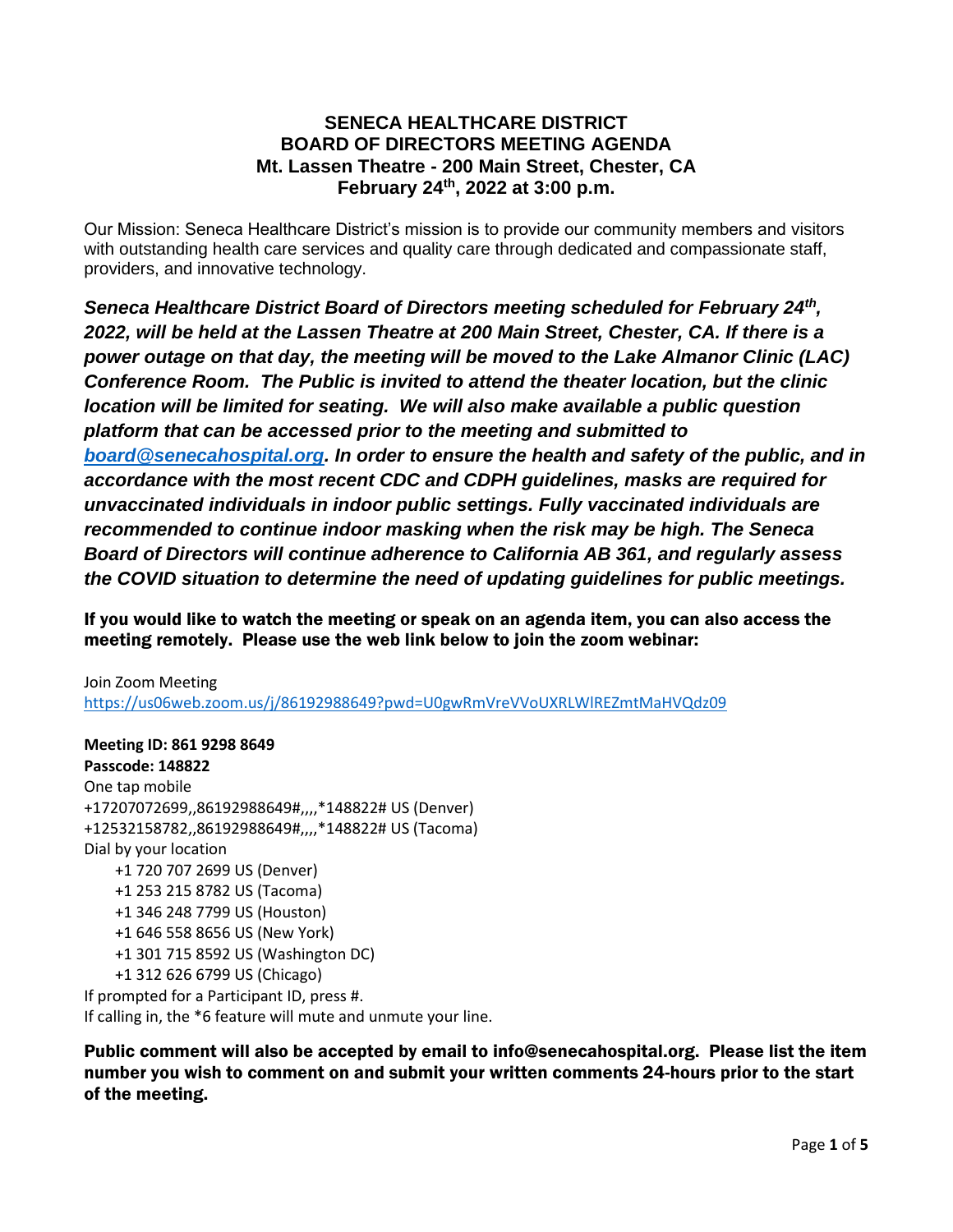**Closed Session.** The Board will meet in closed session pursuant to: Government Code §54956.9(d)(1) – Conference with Legal Counsel-Existing Litigation Health and Safety Code §32106 – Report Involving Trade Secrets. Discussion will concern proposed new facility. Government Code §54957.6 – Union Labor Negotiations

- **1) Call to Order.** President Jerri Nielsen will call the Regular Board meeting to order.
- **2) Members Present/Absent.** The President will note Board Members present/absent. **Pledge of Allegiance.**
- **3) Public Comment(s) Period.** This is an opportunity for members of the public to address The Board, regarding items which are not on the agenda. Please state your name for the record. Comments are limited to three (3) minutes. Written comments should be submitted to the Board Clerk 24-hours prior to the meeting to allow for distribution. Under Government Code Section 54954.2 – Brown Act, The Board cannot take action on any item that is not listed on the agenda. The Board Chair may choose to acknowledge the comment. When appropriate, The Board Chair may briefly answer a question; refer the matter to staff; or move to set the item for discussion at a future meeting.
- **4) Board Responses to Public Comment(s).**

## *Agenda Items Requiring Action:*

#### **5) Approval of Board Meeting Minutes. Tab A**

The Board will review for approval the minutes of the January 27th, 2022 Board Meeting. Submitted by: Deborah Housen, Executive Assistant to the CEO, CNO, Board Clerk.

## **6) Medical Staff Report.**

Requesting Board approval, Chief of Staff, Dr. Dana Ware submitted the following items approved at the February 8<sup>th</sup>, 2022 Medical Staff Meeting:

## **a.) Initial Appointment of Medical Staff:**

- Charles Vassallo, MD / VRAD 1 year provisional 1/24/2022 to 1/24/2023
- Craig Lum, DO / Wound 1 year provisional 2/28/2022 to 2/28/2023
- Royce Molick, MD / Tele-Psychiatrist -1 year provisional 2/9/2022 to 2/9/2023
- Judith Sherman, MD / Tele-Psychiatrist- 1 year provisional 2/14/2022 to 4/14/2023
- Eric Kraemer, MD / Tele-Radiologist NorthStar 1 year provisional 2/18/2022 to 2/18/2023
- Jack Lane, DO / ER Locum Initial 60 days 2/4/2022 to 4/4/2022

## **b.) Reappointment of Medical Staff:**

- William Whetsell, MD /  $VRAD -$  Initial 60 days 1/30/2022 to 3/30/2022
- William Whetsell, MD /  $VRAD 2$  years 3/30/2022 to 3/30/2024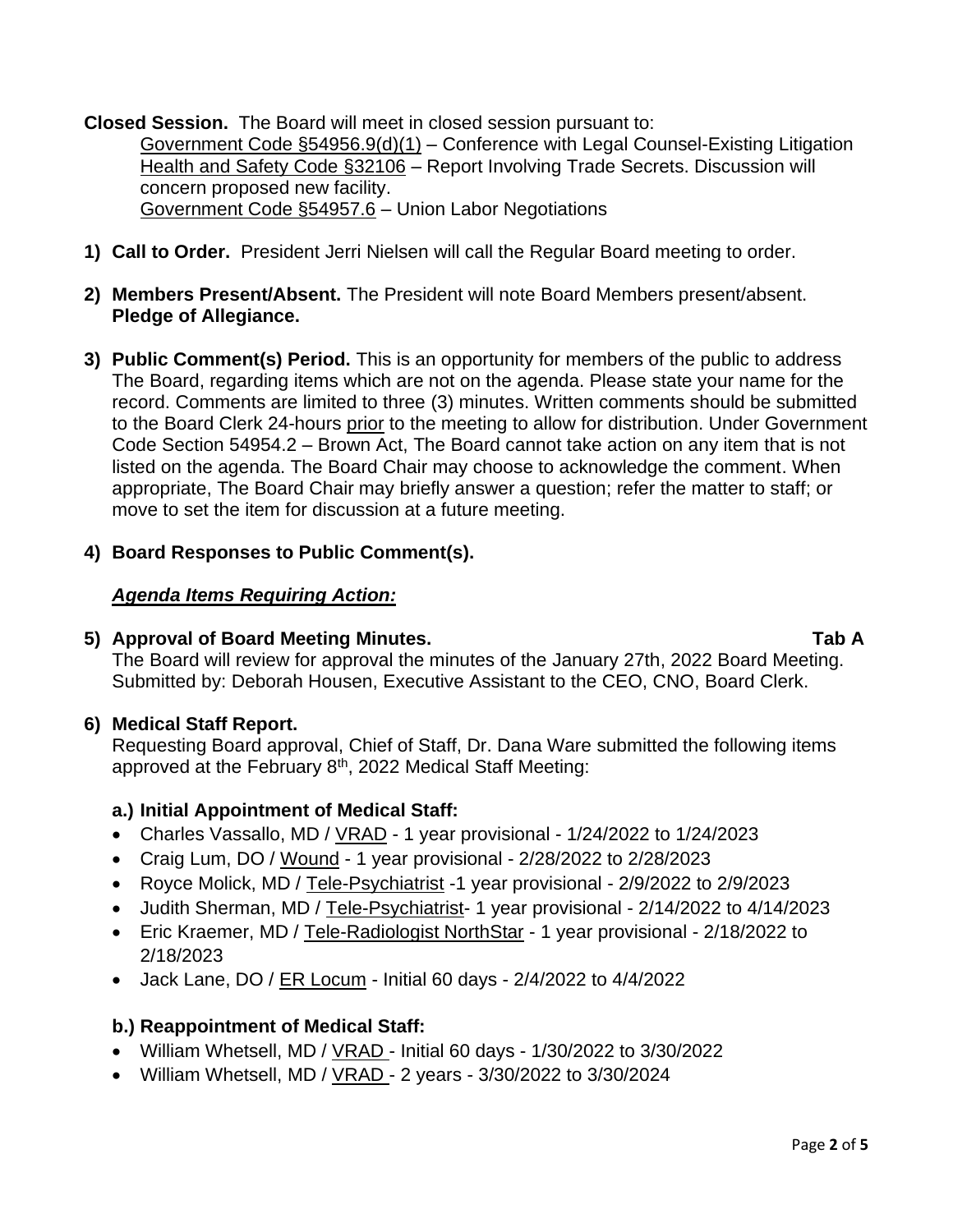## **c.) Initial Allied Health Practitioner:**

• None

## **d.) Reappointment of Allied Health Practitioner:**

• Stephen Hayden, APN - Initial 60 days - 1/30/2022 to 3/30/2022

## **7) Joint Conference Committee Meeting for First Quarter Meeting in 2022. Tab B**

Submitted for discussion and assignment of Board Member to attend. Joint Conference Committee meetings are required per Medical Staff Bylaws to be held Quarterly per Medical Staff Rules. The committee is composed of 7 members: Chief of Staff, Vice Chief of Staff, immediate past Chief of Staff, Secretary/Treasurer, two Board members, and the CEO. The person serving as Committee Chair shall alternate annually between Chief of Staff and one of the Governing Body representatives. The Board will determine and assign Board members that will be attending each meeting.

#### **8) January 2022 Financial Report. Tab C**

The Board will review, and vote to accept the Financial Report for the month of January 2022. Submitted by Steve Boline, CFO.

- **9) Policies and Procedures.** Revised Policy - RT-025.003 - Invasive Mechanical Ventilation Support. **Tab D** Submitted for Board approval. This policy was revised, and approved at the February 8<sup>th</sup>, 2022 at the Medical Staff Meeting.
- **10) New CAH – Facility Master Planning – Replacement CAH/SNF/ASC/MOB. Tab E** For Discussion and Approval: Request and Proposal for Equipment Planning & Procurement Services. **TAB E.1** and **TAB E.2**

#### *Agenda items – information only:*

- **11) Healthcare Resource Group (HRG). Tab F** CFO, Steve Boline will submit HRG's January 2022 Summary Report.
- **12) Strategic Planning Committee and New Hospital Planning Update. Tab G** Update and Report - Presented by - Donna Huntingdale, PE - President of Building Rx.

#### **13) CEO Report. Tab H**

Presented by: Shawn McKenzie, CEO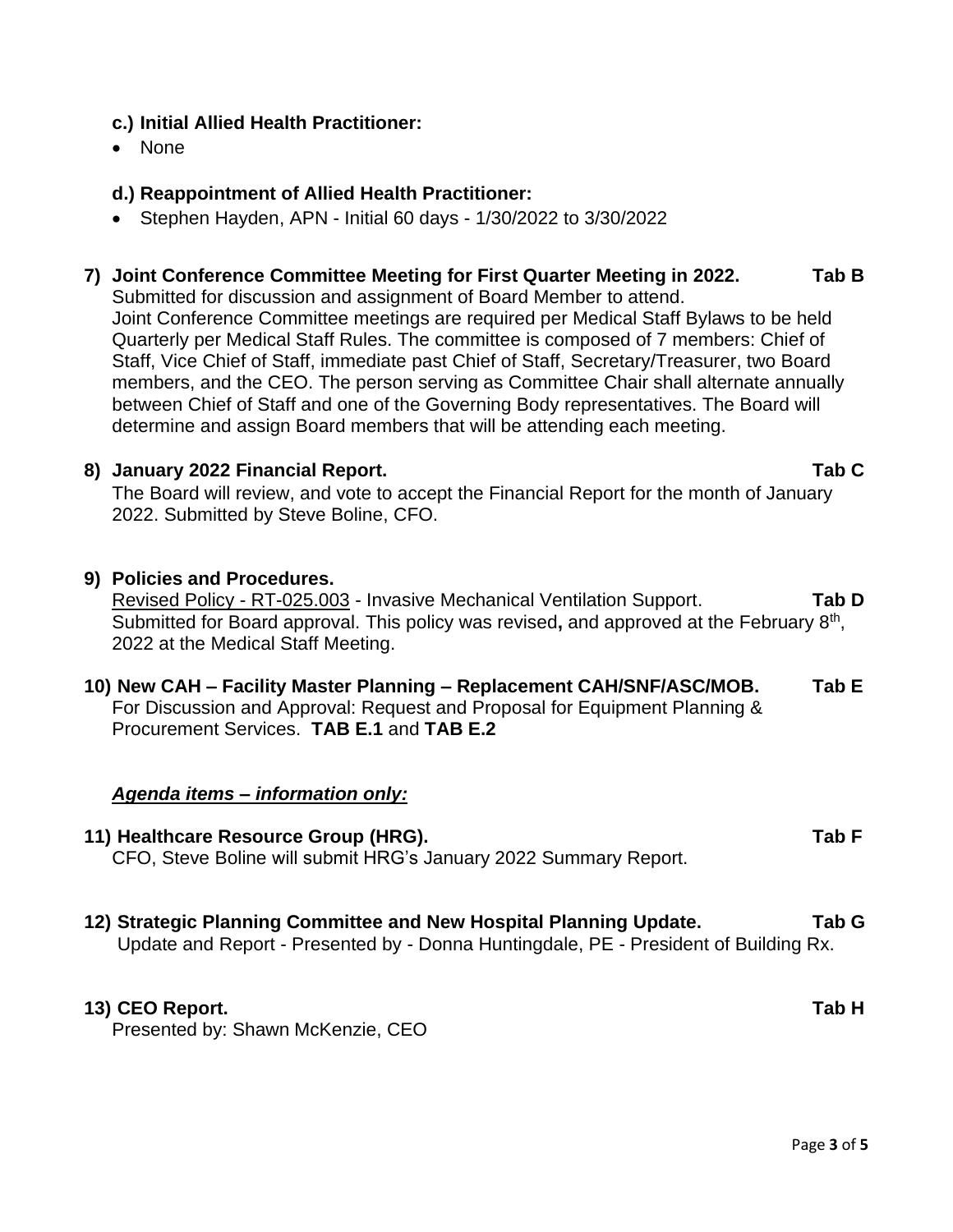## **14) CNO Report. Tab I**

Presented by: Judith Cline, CNO

## **15) Departmental Issues/Reports. Tab J**

- **A) Compliance** Charlene Almocera, HIM Director Reports submitted.
- **B) IT/Clinical Informatics** TK Trumpf, IT Director Report submitted.
- **C) Human Resources** Jennie Mathews, HR Director Report submitted.
- **D) Marketing/PR Manager**  Chelssa Outland Report submitted.

## **16) Discussion - AB-361 Brown Act Amendment.**

The Board, CEO, Shawn McKenzie and Infection Prevention Manager, Stefanie White, will discuss the Brown Act Amendment, and the continuation of virtual public meetings.

#### **17) Discussion - Board Retreat Planning.**

Initiated by Shawn McKenzie, CEO

- **18) Closed Session.** The Board will adjourn to Closed Session as noted above.
- **19) Report on Closed Session.** The Board President will report on any actions taken.

#### **20) Next Regular Meeting:**

- **Date:** March 24<sup>th</sup>, 2022
- **Time:** 3:00 p.m.
- **Location:** Lassen Theatre or via Zoom